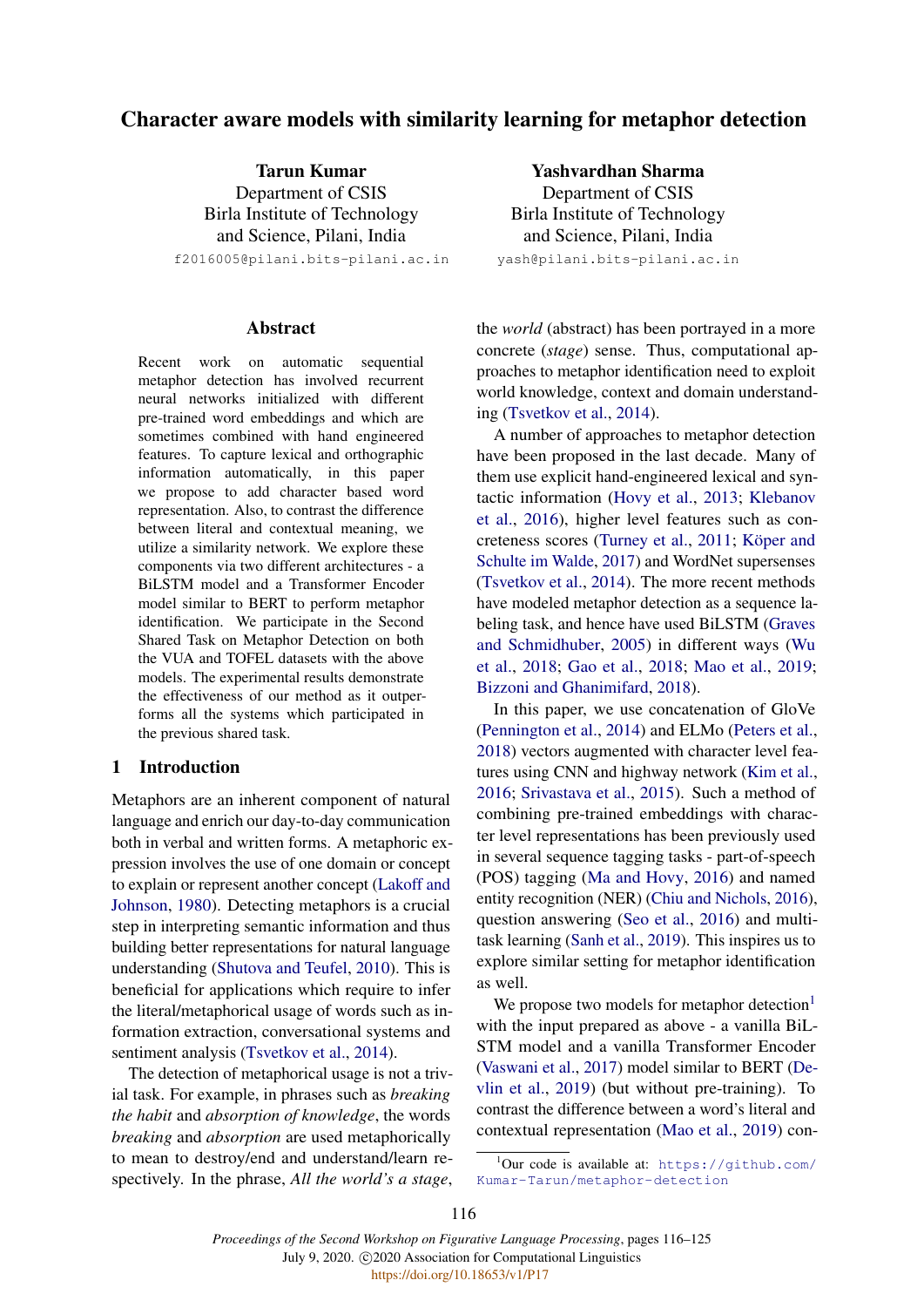catenated the two before feeding into the softmax classifier. Instead, we extend the idea of cosine similarity between two words in a phrase of signifying metaphoricity [\(Shutova et al.,](#page-9-8) [2016;](#page-9-8) [Rei](#page-9-9) [et al.,](#page-9-9) [2017\)](#page-9-9) to similarity between the literal and contextual representations of a word and then feed this result into the classifier.

Finally, we participate in The Second Shared Task on Metaphor Detection<sup>[2](#page-1-0)</sup> on both the VU Amsterdam Metaphor Corpus (VUA) [\(Steen et al.,](#page-9-10) [2010\)](#page-9-10) and TOEFL, a subset of ETS Corpus of Non-Native Written English [\(Beigman Klebanov et al.,](#page-7-1) [2018\)](#page-7-1) datasets with the above models and a vanilla combination of them. The combination of the models outperforms the winner [\(Wu et al.,](#page-9-3) [2018\)](#page-9-3) of the previous shared task [\(Leong et al.,](#page-8-13) [2018\)](#page-8-13).

### 2 Related Work

Previous metaphor detection frameworks include supervised machine learning approaches utilizing explicit hand-engineered features, approaches based on unsupervised learning and representation learning, and deep learning models to detect metaphors in an end-to-end manner. (Köper and [Schulte im Walde,](#page-8-3) [2017\)](#page-8-3) determine the difference of concreteness scores between the target word and its context and use this to predict the metaphoricity of verbs in the VUA dataset. [\(Tsvetkov et al.,](#page-9-1) [2014\)](#page-9-1) combine vector space representations with features such as abstractness and imageability and Word-Net Supersenses to model the metaphor detection problem in two syntactic constructions - subjectverb-object (SVO) and adjective-noun (AN). Evaluating their approach on the TroFi dataset [\(Birke](#page-7-2) [and Sarkar,](#page-7-2) [2006\)](#page-7-2), they achieve competitive accuracy. [\(Hovy et al.,](#page-8-1) [2013\)](#page-8-1) explore differences in compositional behaviour of a word's literal and metaphorical use in certain syntactic settings. Using lexical, WordNet supersense features and PoS tags of sentence tree, they train an SVM using tree-kernel. [\(Klebanov et al.,](#page-8-2) [2016\)](#page-8-2) use semantic classes of verbs such as orthographic unigram, lemma unigram, distributional clusters etc. to identify metaphors in the VUA dataset.

Some of the methods for metaphor detection utilize unsupervised learning. [\(Mao et al.,](#page-8-14) [2018\)](#page-8-14) train word embeddings on wikipedia dump and use WordNet compute a best-fit word corresponding to a target word in a sentence. The cosine similarity between these two words indicates the metaphoricity of the target word. [\(Shutova et al.,](#page-9-8) [2016\)](#page-9-8) compute word embeddings and phrase embeddings on wikipedia dump. They extract visual features from CNNs using images from Google Images. Next, multimodal fusion strategies are explored to determine metaphoricity.

Recently, approaches based on deep learning have been proposed. The first in this line is Supervised Similarity network by [\(Rei et al.,](#page-9-9) [2017\)](#page-9-9). They capture metaphoric composition by modeling the interaction between source and target domain by a gating function and then using a cosine similarity network to compute metaphoricity. They evaluate their method on adjective-noun, verb-subject and verb-direct object constructions on the MOH [\(Mo](#page-8-15)[hammad et al.,](#page-8-15) [2016\)](#page-8-15) and TSV [\(Tsvetkov et al.,](#page-9-1) [2014\)](#page-9-1) datasets.

More recently, the problem has been modeled as a sequence labeling task, in which at each timestep the word is predicted as literal or metaphoric. [\(Wu](#page-9-3) [et al.,](#page-9-3) [2018\)](#page-9-3) used word2vec [\(Mikolov et al.,](#page-8-16) [2013\)](#page-8-16), PoS tags and word clusters as input features to a CNN and BiLSTM network. They compared inference using softmax and CRF layers, and found softmax to work better. [\(Bizzoni and Ghanimifard,](#page-7-0) [2018\)](#page-7-0) propose two models - a BiLSTM with dense layers before and after it and a recursive model for bigram phrase composition using fully-connected neural network. They also added concreteness scores to boost performance. [\(Gao et al.,](#page-8-5) [2018\)](#page-8-5) fed GloVe and ELMo embeddings into a vanilla BiLSTM followed by softmax. [\(Mao et al.,](#page-8-6) [2019\)](#page-8-6) proposed models based on MIP [\(Group,](#page-8-17) [2007\)](#page-8-17) and SVP [\(Wilks,](#page-9-11) [1975,](#page-9-11) [1978\)](#page-9-12) linguistic theories and achieved competitive performance on VUA, MOH and TroFi datasets.

# 3 Methodology

In this paper we propose two architectures for metaphor detection based on sequence labeling paradigm - a BiLSTM model and a Transformer Encoder model. Both the models are initialized with rich word representations. First, we describe the word representations, then, the similarity network, and subsequently the models (Figure [1\)](#page-2-0).

#### 3.1 Word Representations

The first step in building word representations is the concatenation of GloVe [\(Pennington et al.,](#page-8-7) [2014\)](#page-8-7) and ELMo [\(Peters et al.,](#page-8-8) [2018\)](#page-8-8) embeddings. The

<span id="page-1-0"></span><sup>2</sup>[https://competitions.codalab.org/](https://competitions.codalab.org/competitions/22188) [competitions/22188](https://competitions.codalab.org/competitions/22188)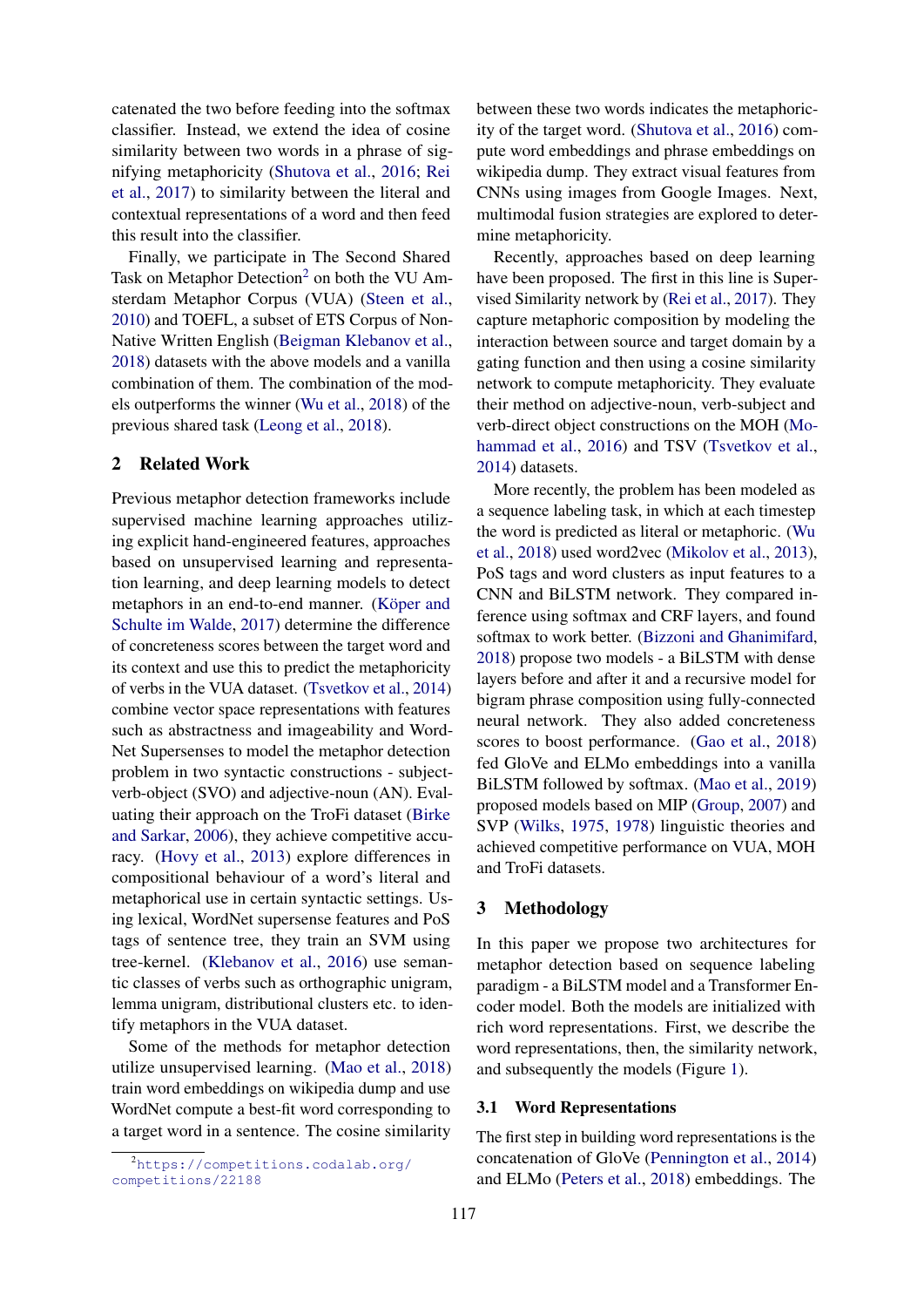<span id="page-2-0"></span>

Figure 1: Proposed model which includes character embeddings and similarity network

combination of these two have shown good performance across an array of NLP tasks [\(Peters et al.,](#page-8-8) [2018\)](#page-8-8). While these two representations are based on corpus statistics and bidirectional language models respectively and serve as a good starting point as shown by [\(Gao et al.,](#page-8-5) [2018\)](#page-8-5) and [\(Mao et al.,](#page-8-6) [2019\)](#page-8-6), however to learn explicit lexical, syntactic and orthographic information (so as to be more suited for metaphor tasks) we augment these word representations with character level embeddings. We follow [\(Kim et al.,](#page-8-9) [2016\)](#page-8-9) to compute characterlevel representations by a 1D CNN (see Figure [2\)](#page-2-1) followed by a highway network [\(Srivastava et al.,](#page-9-4) [2015\)](#page-9-4).

Let word at position  $t$  be made up of characters  $[c_1, \ldots, c_l]$ , where each  $c_i \in R^d$ , *l* is the length of word and  $\tilde{d}$  is dimensionality<sup>[3](#page-2-2)</sup> of character embeddings. Let  $C^t \in \mathbb{R}^{d \times l}$  denote the character-level embedding matrix of word  $t$ . This matrix is convolved with filter  $H \in \mathbb{R}^{d \times w}$  of width w, followed by a non-linearity.

$$
f^{t} = \tanh(C^{t} * H + b), f^{t} \in \mathbb{R}^{l-w+1}
$$
 (1)

Next, we apply max-pooling over the length of  $f$ 

to get a output for one filter.

$$
y^{t} = \max_{1 \le j \le l-w+1} \{ f_{j}^{t} \}
$$
 (2)

Now, we take multiple filters of different widths and concatenate the output of each to get a vector representation of word  $t$ . Let  $h$  be the number of filters and  $y_1, \ldots, y_h$  be the outputs, then  $c_t = [y_1^t, \dots, y_h^t]$ . We concatenate GloVe embedding  $(q_t)$  with  $c_t$  and run it through a single layer highway network [\(Srivastava et al.,](#page-9-4) [2015\)](#page-9-4).

$$
a_t = [g_t; c_t] \tag{3}
$$

$$
t = \sigma(W_T a_t + b_T) \tag{4}
$$

$$
z_t = t \odot g(W_H a_t + b_H) + (1 - t) \odot a_t \quad (5)
$$

 $z_t$  and  $a_t$  have same dimensionality by construction,  $W_H$  and  $W_T$  are square matrices, q is ReLU activation.  $t$  is called as transform gate and  $(1 - t)$  as the carry gate. The role of highway network is to select the dimensions which are to be modified and which are to be passed directly to output. Thus, we allow the network to adjust the contribution of GloVe and character-based embeddings for better learning (thus an adjustment between semantic and lexical information). We also concatenated GloVe, ELMo and character embeddings and passed through highway layer, but the former approach performed better with lesser parameters. Our input representation is  $[z_t; e_t]$ (where  $e_t$  is ELMo vector) which is fed to BiL-STM/Transformer.

<span id="page-2-1"></span>

Figure 2: CNN for extracting character-level representations

### 3.2 BiLSTM model

We use a single-layer BiLSTM model [\(Graves and](#page-8-4) [Schmidhuber,](#page-8-4) [2005\)](#page-8-4) to produce hidden states  $h_t$ for each position  $t$ . These hidden states represent our contextual meaning, the meaning which we will contrast with the input literal meaning. Using

<span id="page-2-2"></span> $3d$  is chosen less than the |C|, the size of vocabulary of characters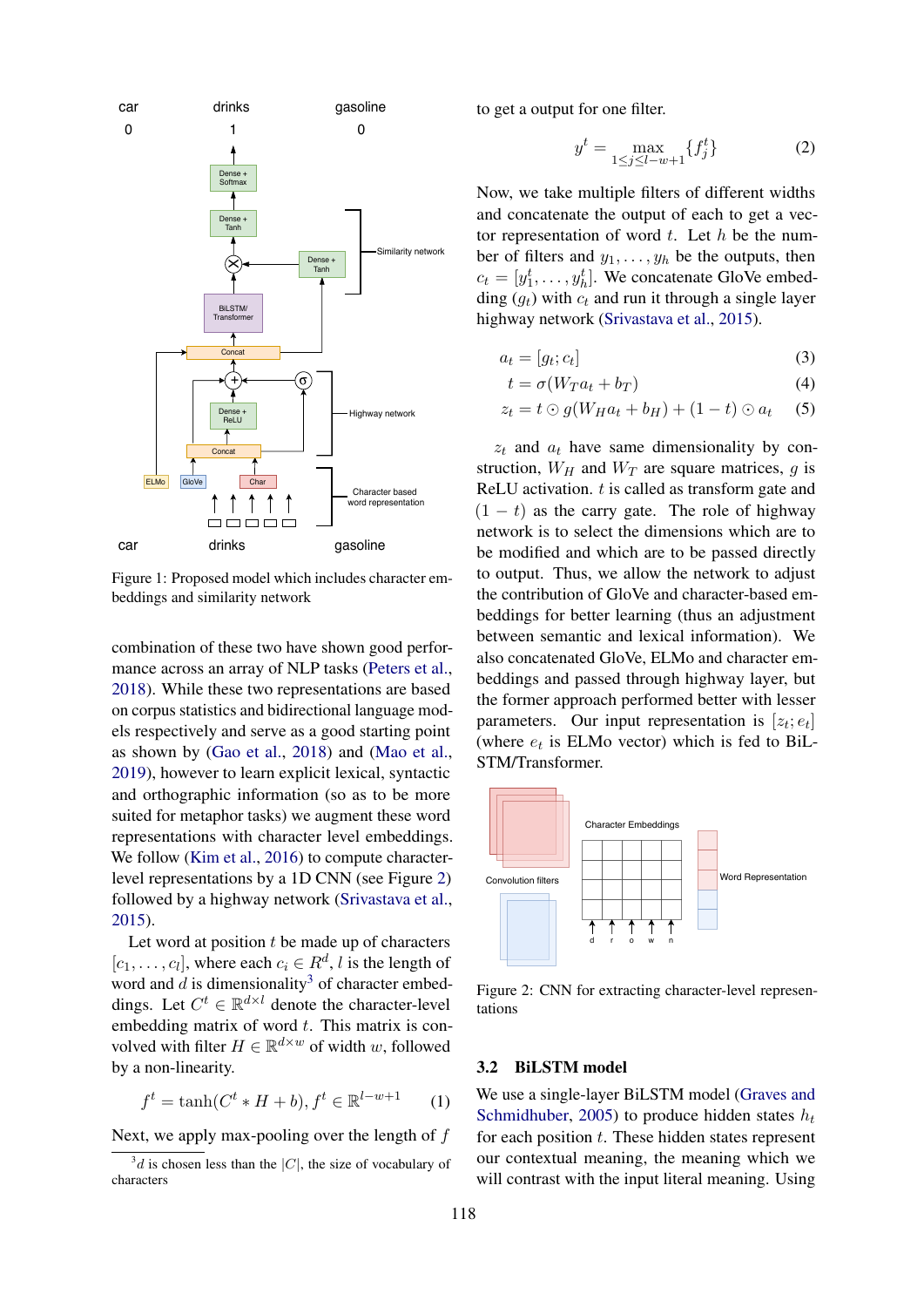hidden states as a candidate for contextual meaning has been done previously [\(Gao et al.,](#page-8-5) [2018;](#page-8-5) [Mao](#page-8-6) [et al.,](#page-8-6) [2019;](#page-8-6) [Wu et al.,](#page-9-3) [2018\)](#page-9-3). A simple approach would be to pass  $h_t$  directly to softmax layer for predictions. But we condition our predictions both on  $h_t$  and input representation as shown in next sub-section.

#### 3.3 Similarity Network

[\(Rei et al.,](#page-9-9) [2017\)](#page-9-9) use a weighted cosine similarity network to determine similarity between two word vectors in a phrase [\(Shutova et al.,](#page-9-8) [2016\)](#page-9-8). We extend this idea further to calculation of similarity between literal and contextual representations. To perform this computation, we first project the input embeddings to the size of hidden dimension of BiLSTM.

$$
x_t = [z_t; e_t] \tag{6}
$$

$$
\tilde{x_t} = \tanh(W_z x_t) \tag{7}
$$

This step serves two purposes - first reduces the size to enable calculation, second performs vector space mapping. Since input embeddings are in a different semantic vector space (due to the pretrained vectors), we allow the network to learn a mapping to the more metaphor specific vector space. Next, we element-wise multiply  $\tilde{x}_t$  with  $h_t$ .

$$
m_t = \tilde{x}_t \odot h_t \tag{8}
$$

 $m_t$  is input to a dense layer as follows,

$$
u_t = \tanh(W_u m_t) \tag{9}
$$

If  $u_t$  has length 1,  $W_u$  has all weights equal to 1 and linear activation is used instead of tanh, then the above two steps mimic the cosine similarity function. But, to provide better generalization,  $|u_t| > 1$ and tanh is used to allow the model to learn custom features for metaphor detection [\(Rei et al.,](#page-9-9) [2017\)](#page-9-9).  $u_t$  is fed to softmax classifier to make predictions.

$$
p(\hat{y_t}|u_t) = \sigma(W_y u_t + b)
$$
 (10)

 $\sigma$  is the softmax function,  $W_y$  and b are trainable weights and bias respectively.

#### 3.4 Transformer model

The advent of Transformer [\(Vaswani et al.,](#page-9-7) [2017\)](#page-9-7) and further general language models such as BERT [\(Devlin et al.,](#page-8-12) [2019\)](#page-8-12), GPT-2 [\(Radford et al.,](#page-8-18) [2019\)](#page-8-18) have shown excellent performance across multiple

<span id="page-3-0"></span>

| <b>Dataset</b>                     |        | <b>Train</b> |        | <b>Test</b> |       |
|------------------------------------|--------|--------------|--------|-------------|-------|
|                                    | #T     | #S           | $\%M$  | #T          | #S    |
| <b>VUA</b><br>$All-$<br><b>POS</b> | 72.611 | 12,122       | 15%    | 22,196      | 4.080 |
| <b>VUA Verb</b>                    | 17.240 | 12,122       | $28\%$ | 5.873       | 4.080 |
| <b>TOEFL All-</b><br><b>POS</b>    | 26.737 | 2741         | 7%     | 9.017       | 968   |
| TOEFL<br>Verb                      | 7.016  | 2741         | 14%    | 2,301       | 968   |

Table 1: Dataset Statistics. #T denotes the number of tokens which are annotated. #S denotes the number of sentences. %M denotes the token-level metaphoricity percentage.

NLP, NLU and NLG tasks. Inspired by this, we explore a vanilla transformer model in this paper which consists of only the encoder stack and is not pre-trained on any corpus.

The input to the transformer model is the same as the BiLSTM model. To contrast the literal meaning with the contextual meaning, we employ equations 6,7,8,9,10 except that  $h_t$  would denote the output of the transformer at position  $t$ . [\(Mao et al.,](#page-8-6) [2019\)](#page-8-6) also explored transformers in their experiments, but they only computed word representations from a pre-trained BERT large model and fed it to BiL-STM, they did not train a transformer model from scratch. Since transformers do not track positional information, positional encodings are added for this purpose, but in our case adding such encoding did not improve performance. Furthermore, our transformer model is composed of only a single transformer block (that is depth=1) with a single head. Such a simple model is able to reach good score on the metaphor detection task.

#### 4 Experiment

#### 4.1 Dataset

We evaluate our models on two metaphor datasets on both ALL-POS and VERB track in the Second Shared Task on Metaphor Detection. Table [1](#page-3-0) shows the dataset statistics.

First is the VU Amsterdam Metaphor Corpus (VUA) [\(Steen et al.,](#page-9-10) [2010\)](#page-9-10) widely studied dataset for metaphor detection. All the words in this dataset are labeled as either metaphoric or literal according to MIPVU [\(Steen et al.,](#page-9-10) [2010;](#page-9-10) [Group,](#page-8-17) [2007\)](#page-8-17) protocol. This dataset was also used in the 2018 Shared Task on Metaphor Detection [\(Leong](#page-8-13) [et al.,](#page-8-13) [2018\)](#page-8-13).

Second is the TOEFL corpus, a subset of ETS Corpus of Non-Native Written English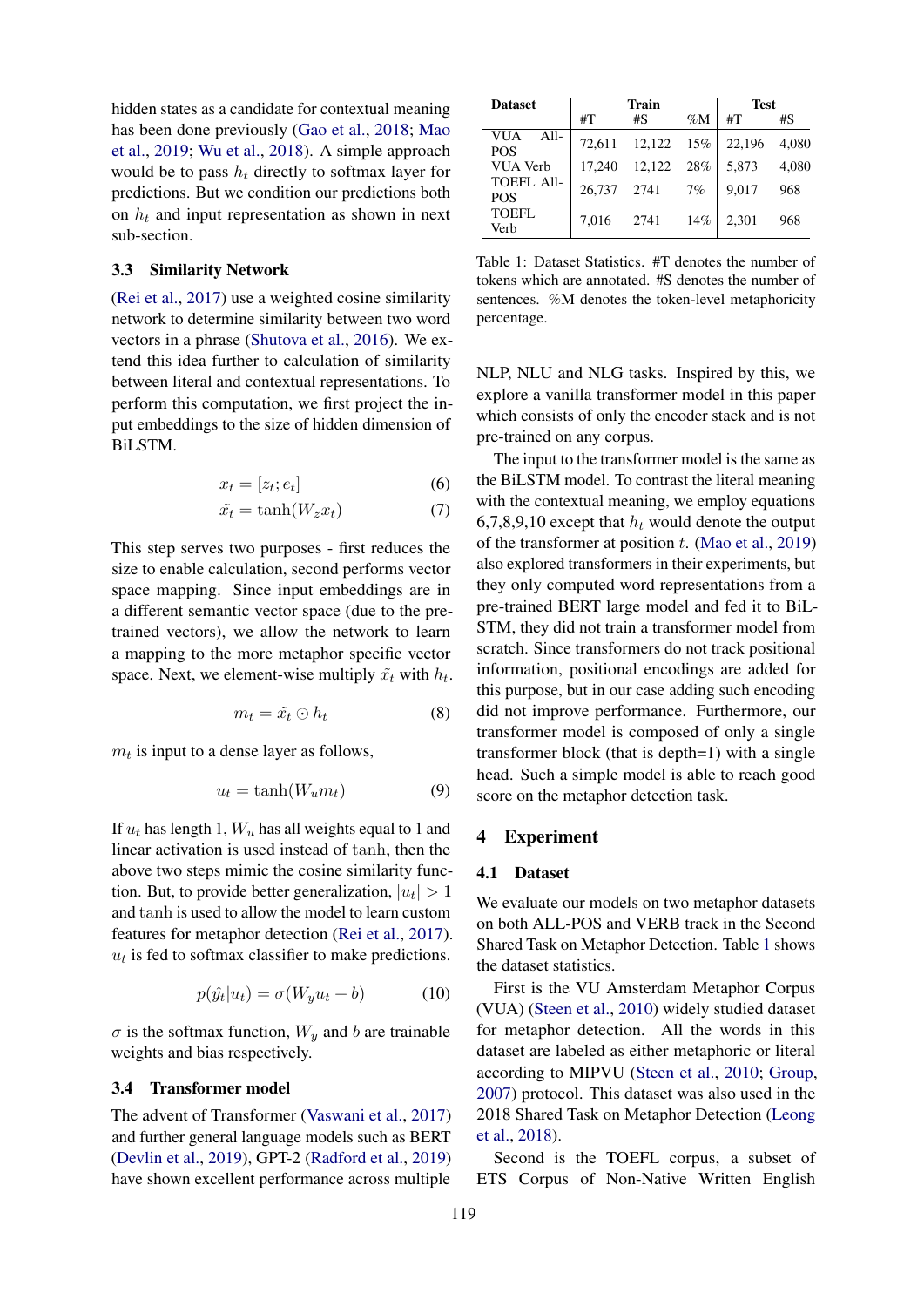[\(Beigman Klebanov et al.,](#page-7-1) [2018\)](#page-7-1). This dataset contains the essays written by takers of the TOEFL test having either medium or high English proficiency. The words in this dataset are annotated for argumentation-relevant metaphors. The essays are in response to prompts, for which test-takers were required to argue for or against and in such process the metaphors used to support one's argument were annotated. So, the protocol used [\(Beigman Kle](#page-7-3)[banov and Flor,](#page-7-3) [2013\)](#page-7-3) is different from MIPVU.

#### 4.2 Baselines

The first four baselines are evaluated on the VUA test set and the last two on the TOEFL test set. CNN-BiLSTM [\(Wu et al.,](#page-9-3) [2018\)](#page-9-3): This model is the winner of the previous shared task [\(Leong](#page-8-13) [et al.,](#page-8-13) [2018\)](#page-8-13). They proposed an ensemble of CNN-BiLSTM network with input features as word2vec, PoS tags and word2vec clusters.

BILSTM [\(Gao et al.,](#page-8-5) [2018\)](#page-8-5) : This model is a simple BiLSTM with inputs as concatenation of GloVe and ELMo embeddings.

BiLSTM-MCHA [\(Mao et al.,](#page-8-6) [2019\)](#page-8-6) : This model employs BiLSTM followed by a multi-head contextual attention which is inspired by SPV protocol of metaphor identification. They also use GloVe and ELMo as input features.

BiLSTM-Concat [\(Bizzoni and Ghanimifard,](#page-7-0) [2018\)](#page-7-0) : This model achieved the second position in the previous shared task. They combined a BiL-STM (preceded and followed by dense layers) and a model based on recursive composition of word embedding. Concreteness scores were added to boost performance.

CE-BiLSTM : We add a variant of our proposed model without the Transformer model and the similarity network. All other components are kept same. CE denotes character embeddings.

Feature-based [\(Beigman Klebanov et al.,](#page-7-1) [2018\)](#page-7-1) : They use several hand-crafted features and train a logistic regression classifier to predict metaphoricity. This is the only known work on TOEFL dataset to the best of our knowledge.

We note that BiLSTM and BiLSTM-MHCA models above have different experimental settings than ours. They trained and tested their models on different amount of data when compared to the shared task. For a fair comparison, we evaluate (train and test) our method in the same data setting (Table [3\)](#page-5-0).

# 4.3 Setup

The 300d pre-trained GloVe embeddings are used along with 1024d pre-trained ELMo embeddings. The dimension of character-level embeddings is set to 50. The filters used in CharCNN are  $[(1, 25), (2, 50), (3, 75), (4, 100)]$ , where first element of each tuple denotes the width of filter and second element denotes the number of filters used. Inspired by the effectiveness of PoS tags [\(Wu et al.,](#page-9-3) [2018;](#page-9-3) [Beigman Klebanov et al.,](#page-7-4) [2014\)](#page-7-4) in metaphor detection, we concatenate 30 dimensional PoS embeddings. We found 30d embeddings to work better than one-hot encodings. These embeddings are learned during model training. The uni-directional hidden state size of BiLSTM is set to 300. We apply Dropout [\(Srivastava et al.,](#page-9-13) [2014\)](#page-9-13) on input to BiLSTM and to the output of BiLSTM. The dimension of  $u_t$ , the output size of similarity network is set to 50.

The hidden state size of Transformer is set to 300 as well. We use a single head and single layer architecture. We also tried multiple heads (8, 16), but the performance dropped a little. The attention due to padded tokens is masked out in the attention matrix during forward pass. The feedforward network which is applied after the selfattention layer consists of two linear transformations with ReLU activation in between [\(Vaswani](#page-9-7) [et al.,](#page-9-7) [2017\)](#page-9-7). First transformation projects 300d to 1200d and second transformation projects 1200d back to 300d. Dropout is applied both before and after the feed-forward network. It can be seen that this transformer model is simplified in terms of number of parameters when compared to BERT [\(Devlin et al.,](#page-8-12) [2019\)](#page-8-12). Our focus here is on the power of transformer architecture rather than on transformer based huge language models.

We also explore the combination of both the models. Specifically, BiLSTM and Transformer model are combined at the pre-activation stage, that is, the logits of both networks are averaged and then input to the softmax layer for predictions. Both the models are trained in parallel, with their own losses, whereas the F1-score is calculated from the combined prediction.

The objective function used is weighted crossentropy loss as used in [\(Mao et al.,](#page-8-6) [2019;](#page-8-6) [Wu et al.,](#page-9-3) [2018\)](#page-9-3).

$$
L = -\sum_{n=1}^{M} w_{y_n} y_n \log(\hat{y_n})
$$
 (11)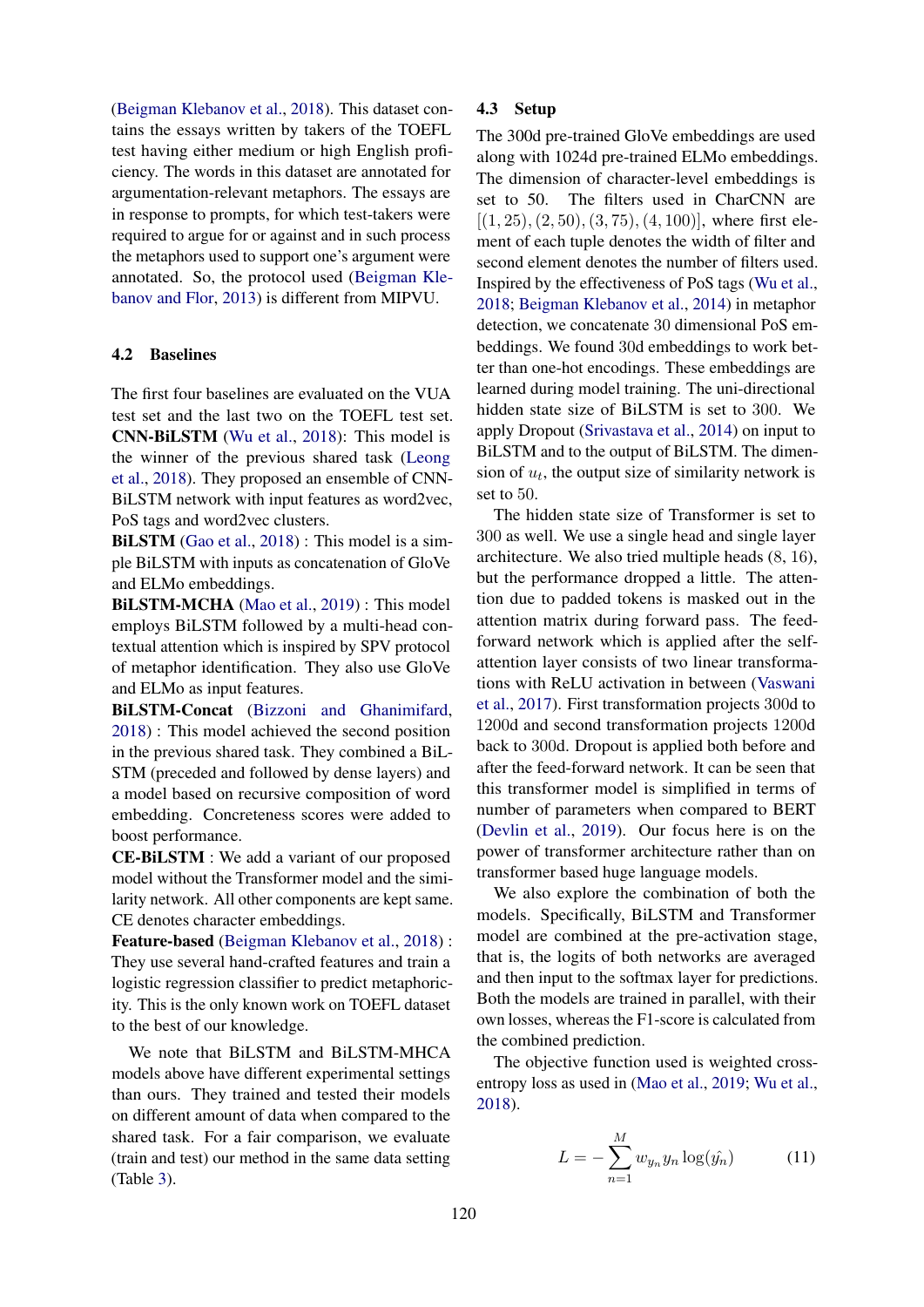<span id="page-5-1"></span>

| Model                            | VUA ALL POS |      | <b>VUA VERB</b> |      |      |      |
|----------------------------------|-------------|------|-----------------|------|------|------|
|                                  | D           |      | F1              |      |      | F1   |
| <b>CNN-BiLSTM</b>                | 60.8        | 70.0 | 65.1            | 60.0 | 76.3 | 67.1 |
| BiLSTM-Concat                    | 59.5        | 68.0 | 63.5            |      |      |      |
| CE-BiLSTM-Transformer            | 60.6        | 73.9 | 66.6            | 62.7 | 82.2 | 71.2 |
| CE-BiLSTM-Transformer (Ensemble) | 63.0        | 71.6 | 67.0            | 66.7 | 77.5 | 71.7 |

<span id="page-5-0"></span>Table 2: Comparison of our method against the baseline systems on the VUA test set.

| Model                            | VUA ALL POS |      | VUA VERB |      |      |      |
|----------------------------------|-------------|------|----------|------|------|------|
|                                  |             |      | F1       |      |      | F1   |
| <b>BiLSTM</b>                    | 71.6        | 73.6 | 72.6 I   | 68.2 | 71.3 | 69.7 |
| BILSTM-MHCA                      | 73 O        | 75.7 | 74.3     | 66.3 | 75.2 | 70.5 |
| CE-BiLSTM-Transformer            | 71.3        | 78.5 | 74.7     | 66.1 | 76.2 | 70.8 |
| CE-BiLSTM-Transformer (Ensemble) | 75.9        | 74.1 | 75.0     | 68.0 | 75.1 | 71.4 |

<span id="page-5-2"></span>Table 3: Comparison of our method against the baseline systems on the VUA test set with different experimental setting.

| Model                 | <b>TOEFL ALL POS</b> |      |      | <b>TOEFL VERB</b> |      |      |
|-----------------------|----------------------|------|------|-------------------|------|------|
|                       |                      |      | F1   |                   |      | F1   |
| Feature-based         | 49.0                 | 58.0 | 53.0 | 50.0              | 64.0 | 56.0 |
| <b>CE-BILSTM</b>      | 62.7                 | 60.8 | 61.8 | 70.0              | 60.5 | 64.9 |
| CE-BiLSTM-Transformer | 62.3                 | 617  | 62.0 | 66.9              | 63.8 | 65.3 |

Table 4: Comparison of our method against the baseline systems on the TOEFL test set.

where  $y_n$  is the gold label,  $\hat{y}_n$  is the predicted score and  $w_{y_n}$  is set to 1 if  $y_n$  is literal and 2 otherwise. We use Adam optimizer [\(Kingma and Ba,](#page-8-19) [2014\)](#page-8-19) and early stopping on the basis of validation Fscore. Batch-size is set to 4.

TOEFL dataset contains essays annotated for metaphor and metadata mapping essays to the respective prompts and English proficiency of testtakers. We extract all sentences from all the essays and prepare our dataset considering one sentence as one example (batch-size  $x$  means  $x$  such examples). In this paper, we do not exploit the metadata of TOEFL corpus.

For both VUA and TOEFL datasets, we have a pre-specified train and test partition, so for hyperparameter tuning we split the train set into train and validation in the ratio of 10:1 randomly. Since the models predict labels for all the words in a sequence, we train a single model and use it for evaluating both ALL-POS and Verb tracks. We report F-score on test set for metaphor class on both datasets and tasks. Section 6 presents an ablation study and explores the performance of different components.

# 5 Results

We first compare our method against the baseline systems which have the same experimental setting as ours on the VUA test set - CNN-BiLSTM

and BiLSTM-Concat. Table [2](#page-5-1) reports the results. As shown, our proposed model (comprising of both BiLSTM and Transformer) outperforms the other methods on both the tracks. Specifically, we achieve F-score of 66.6 on VUA All POS and 71.2 for VUA Verb set. Furthermore, we employ ensembling to boost our performance. This strategy mainly improves precision (60.6 to 63.0 for All POS, 62.7 to 66.7 for Verb). For ensembling we run the model 7 times which involves different dropout probabilities, changing the ratio of metaphoric to literal loss weights, increasing/decreasing number of epochs. Thus, we do not modify the number of parameters in any run. At the end, we take a majority vote to produce final predictions. Our best F-score on All POS track is 67.0 and Verb track is 71.7. We observe higher F-scores on Verb track than on All POS track, this might be due to fact that a higher percentage of verbs are annotated as being metaphoric, hence more training data.

We now compare our method with the other two baselines on a common experimental setting. We tune our hyperparameters in this setting due to difference in training and validation data. Specifically, since training set is of smaller size, we increase Dropout probabilities, and the dimension of PoS embedding is reduced from 30 to 10. As shown in Table [3,](#page-5-0) the single best model achieves a higher F-score than the baselines and the ensemble (with similar setting as above) improves the performance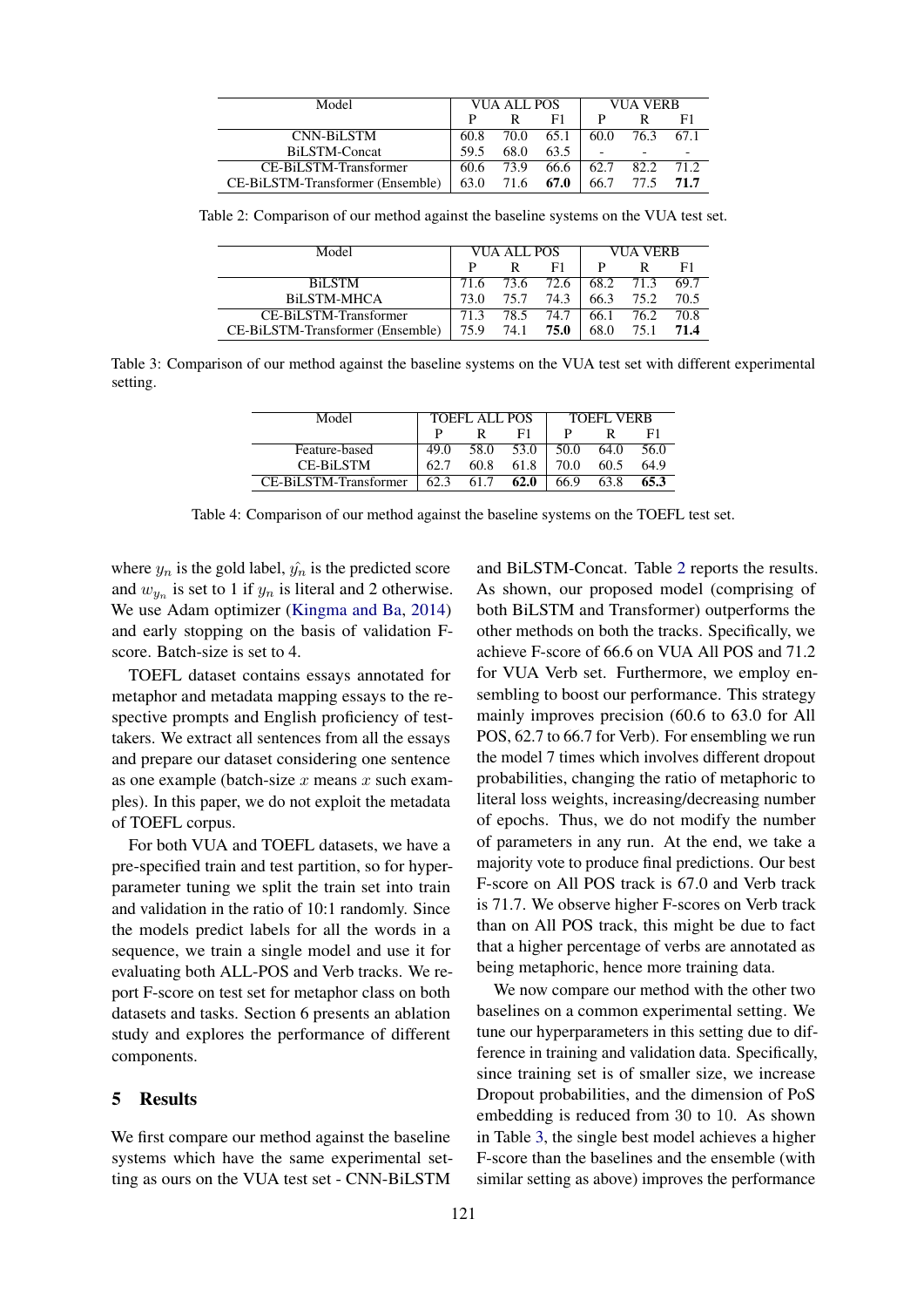<span id="page-6-0"></span>

| Model                        | <b>VUA Validation</b> |      |      |
|------------------------------|-----------------------|------|------|
|                              |                       |      | F1.  |
| Vanilla BiLSTM               | 61.7                  | 82.6 | 70.6 |
| Vanilla Transformer          | 63.6                  | 75.6 | 69.1 |
| Vanilla BiLSTM + Transformer | 67.1                  | 77.7 | 72.0 |

Table 5: Performance of vanilla models on VUA validation set.

<span id="page-6-1"></span>

| Model                       | <b>VUA Validation</b> |      |      |
|-----------------------------|-----------------------|------|------|
|                             |                       |      |      |
| $CE + BiLSTM$               | 65.7                  | 78.8 | 71.6 |
| $CE + Transfer$             | 67.3                  | 74.7 | 70.8 |
| $CE + BiLSTM + Transformer$ | 713                   | 74 2 | 72.7 |

Table 6: Addition of Character embeddings to models.

a little more scoring 75.0 on All POS and 71.4 on Verb tracks.

Lastly, we explore the performance of our method on the TOEFL test set (Table [4\)](#page-5-2). We added an extra baseline which does not include the Transformer model and the similarity network. Also, the CE-BiLSTM-Transformer model here does not include the similarity network. The reason for this is because it degraded performance. The similarity network contrasts the literal meaning with the contextual meaning of the target word which is in line with MIP [\(Steen et al.,](#page-9-10) [2010\)](#page-9-10) protocol. Since, TOEFL corpus is annotated for argument-specific metaphors and not MIP, we hypothesize that this might be the reason for lower performance. However, VUA is annotated according to MIP, thus similarity component improves performance here, as we show in the ablation section.

Table [4](#page-5-2) shows that both our baseline (CE-BiLSTM) and baseline + Transformer improve upon the Feature-based model by 8.8 and 9.0 points respectively on All POS track and 8.9 and 9.3 points respectively on Verb track. Similar to VUA, here also Verbs score higher than All POS because of more training instances for verbs.

The scores on TOEFL dataset are lower than the VUA dataset. This is due to the lesser number of training instances in TOEFL dataset. Also, while we have higher recall on VUA, on TOEFL we have higher precision.

#### 6 Ablation Study

This section considers the performance of different components of our method in isolation and combination on the VUA validation set unless otherwise specified. The reason for choosing validation set is because we were not able to evaluate some settings

on the test set due to limited time and number of submissions. Wherever we have test set results we report those as well.

Impact of Character Embeddings We first note the performances of vanilla BiLSTM and vanilla Transformer models and a simple combination of them in Table [5.](#page-6-0) Note that vanilla implementation still includes GloVe and ELMo vectors. We see that BiLSTM performs better than Transformer model and that a combination of them seems to complement each other.

Now, we see the impact of adding characterlevel embeddings on both the models. As Table [6](#page-6-1) shows, addition of character embeddings improves both the networks. Particularly, Transformer benefits more from this addition as F1-score increases from 69.1 to 70.8. On the test set, our vanilla combination scores 65.2 whereas the combination of models with character embeddings scores 66.1. This helps in asserting the usefulness of characterbased features in learning pro-metaphor features. [\(Beigman Klebanov et al.,](#page-7-5) [2016\)](#page-7-5) demonstrate the utility of unigram lemmas and orthographic features in metaphor detection. Our character embeddings computed from CNN combines features at different n-grams of a word and thus helps to learn lexical and orthographic information automatically which aids in improving performance.

We suspect that employing the baseline unigram features [\(Beigman Klebanov et al.,](#page-7-4) [2014\)](#page-7-4) provided by the organizers instead of learned characterembeddings may be seen as a way to achieve the same goal. But our method is more robust in the sense that, we allow for learning of different ngram features of a word (including unigram itself). Particularly, our method is helpful in cases where the target word has incorrect spelling, because we learn representations instead of using fixed precomputed features.

Impact of Similarity Network Table [7](#page-7-6) depicts the performance after the addition of similarity network. As the similarity network is guided by the MIP protocol, it indeed boosts results for the VUA dataset. We observe that in this case too Transformer benefits more by the inclusion and the benefit (1.9 points) is even more than by adding character embeddings (1.7 points). However, for both the components increments in BiLSTM performance are equal. Also, the combination of both models with similarity network outperforms the combination with character embeddings although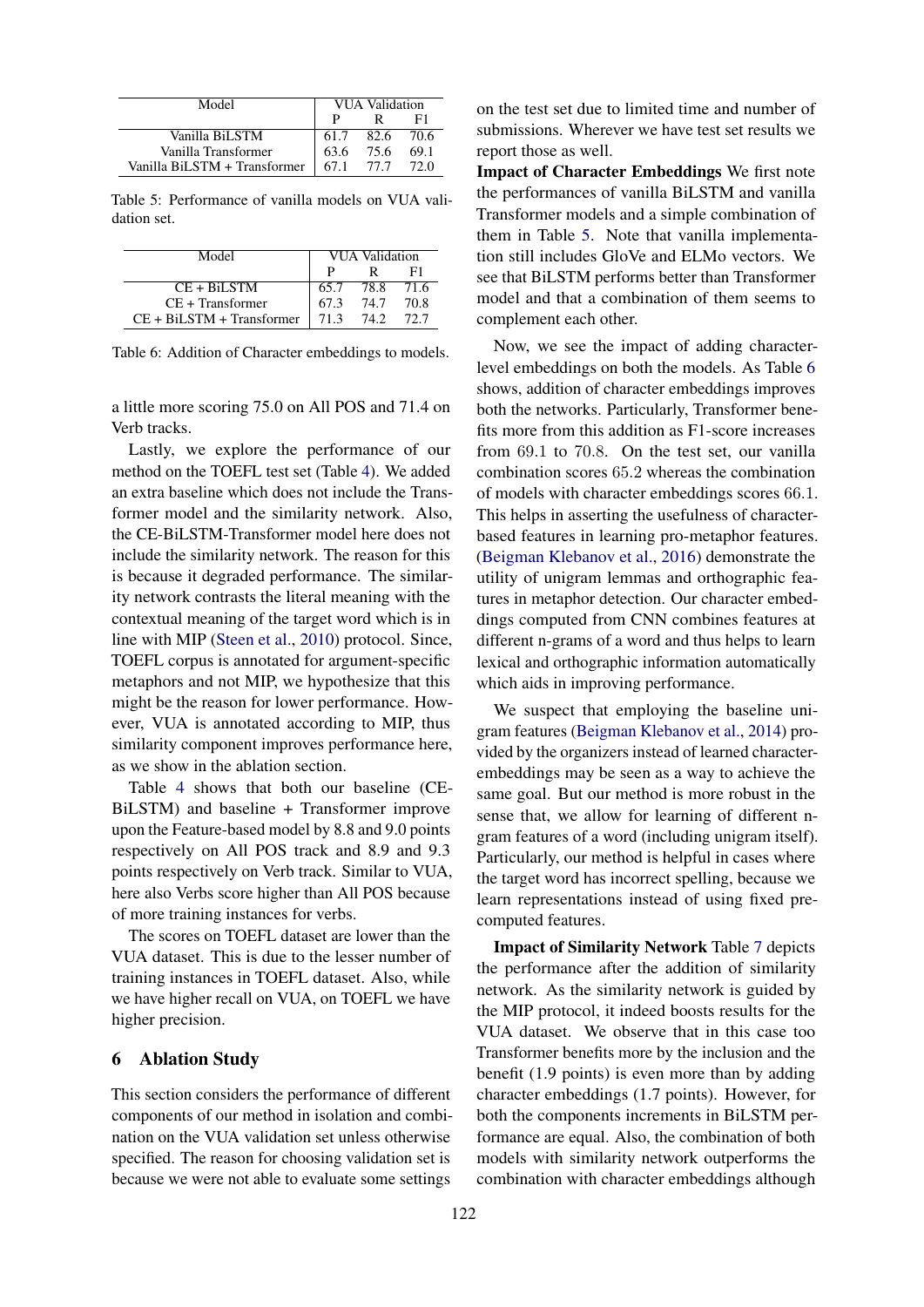<span id="page-7-6"></span>

| Model                       | VUA Validation |      |      |
|-----------------------------|----------------|------|------|
|                             |                |      | F1   |
| $SN + BiLSTM$               | 66.1           | 78.1 | 71.6 |
| $SN + Transfer$             | 70.2           | 74.0 | 72.0 |
| $SN + BiLSTM + Transformer$ | 68.7           | 77.8 | 73.0 |

Table 7: Addition of Similarity network to models. (SN is the Similarity network)

<span id="page-7-7"></span>

| Model                               | VUA Validation |                |    |  |
|-------------------------------------|----------------|----------------|----|--|
|                                     | P              |                | F1 |  |
| $CE + SN + BiLSTM$                  |                | 66.7 79.3 72.4 |    |  |
| $CE + SN + Transformer$             |                | 67.7 77.8 72.4 |    |  |
| $CE + SN + BiLSTM +$<br>Transformer |                | 68.5 79.1 73.4 |    |  |

Table 8: Addition of both SN and CE to the models.

by a small margin. The above reasoning indicates towards similarity network as being an important component for detection of MIP guided labeling of metaphors.

Table [8](#page-7-7) reports the numbers when both character embeddings and similarity network are added to the base models. The results improve from either of the additions which indicate that they complement each other. Our best model so far contains both the base models and the components. This model on the VUA test set, scores 66.5 and the model in the last row of Table [6](#page-6-1) scores 66.1.

In all the cases examined till now, Transformer based models have higher precision than the BiL-STM based models, and in 3 out of 4 cases of (Vanilla, CE, SN,  $CE + SN$ ), the combination has as even better precision than either of the individual models. In terms of F-score, BiLSTM based models score higher than Transformer based ones in 2 cases (Vanilla and CE), equal in CE + SN and lower in SN.

Impact of PoS tags Incorporation of PoS tags proves to be beneficial. It improves the F-score of the last model in Table [8](#page-7-7) from 73.4 to 73.5. On the test set, it improves the F-score from 66.5 to 66.6 which is in line with [\(Hovy et al.,](#page-8-1) [2013;](#page-8-1) [Wu](#page-9-3) [et al.,](#page-9-3) [2018\)](#page-9-3).

# 7 Conclusion

We proposed two metaphor detection models, a BiLSTM model based on prior work and a Transformer model based on their success in NLP tasks. We augment these models with two components - Character Embeddings and Similarity network to learn lexical features and contrast literal and contextual meanings respectively. Our experimental

results demonstrate the effectiveness of our method as we achieve superior performance than all the previous methods on VUA corpus and TOEFL corpus. Through an ablation study we examine the contribution of different parts of our framework in the task of metaphor detection.

In our future work we would explore metaphor detection in a multi-task setting with semantically similar tasks such as Word Sense Disambiguation and Co-reference Resolution. These auxiliary tasks may help to better understand the contextual meaning and reach of a word. For TOEFL dataset, future avenues would include strategies to exploit the metadata, and similarity measures more suitable for argumentation-relevant metaphors.

#### References

- <span id="page-7-3"></span>Beata Beigman Klebanov and Michael Flor. 2013. [Argumentation-relevant metaphors in test-taker es](https://www.aclweb.org/anthology/W13-0902)[says.](https://www.aclweb.org/anthology/W13-0902) In *Proceedings of the First Workshop on Metaphor in NLP*, pages 11–20, Atlanta, Georgia. Association for Computational Linguistics.
- <span id="page-7-4"></span>Beata Beigman Klebanov, Ben Leong, Michael Heilman, and Michael Flor. 2014. [Different texts, same](https://doi.org/10.3115/v1/W14-2302) [metaphors: Unigrams and beyond.](https://doi.org/10.3115/v1/W14-2302) In *Proceedings of the Second Workshop on Metaphor in NLP*, pages 11–17, Baltimore, MD. Association for Computational Linguistics.
- <span id="page-7-5"></span>Beata Beigman Klebanov, Chee Wee Leong, E. Dario Gutierrez, Ekaterina Shutova, and Michael Flor. 2016. [Semantic classifications for detection of verb](https://doi.org/10.18653/v1/P16-2017) [metaphors.](https://doi.org/10.18653/v1/P16-2017) In *Proceedings of the 54th Annual Meeting of the Association for Computational Linguistics (Volume 2: Short Papers)*, pages 101–106, Berlin, Germany. Association for Computational Linguistics.
- <span id="page-7-1"></span>Beata Beigman Klebanov, Chee Wee (Ben) Leong, and Michael Flor. 2018. [A corpus of non-native written](https://doi.org/10.18653/v1/N18-2014) [English annotated for metaphor.](https://doi.org/10.18653/v1/N18-2014) In *Proceedings of the 2018 Conference of the North American Chapter of the Association for Computational Linguistics: Human Language Technologies, Volume 2 (Short Papers)*, pages 86–91, New Orleans, Louisiana. Association for Computational Linguistics.
- <span id="page-7-2"></span>Julia Birke and Anoop Sarkar. 2006. [A clustering ap](https://www.aclweb.org/anthology/E06-1042)[proach for nearly unsupervised recognition of non](https://www.aclweb.org/anthology/E06-1042)[literal language.](https://www.aclweb.org/anthology/E06-1042) In *11th Conference of the European Chapter of the Association for Computational Linguistics*, Trento, Italy. Association for Computational Linguistics.
- <span id="page-7-0"></span>Yuri Bizzoni and Mehdi Ghanimifard. 2018. [Bigrams](https://doi.org/10.18653/v1/W18-0911) [and BiLSTMs two neural networks for sequential](https://doi.org/10.18653/v1/W18-0911) [metaphor detection.](https://doi.org/10.18653/v1/W18-0911) In *Proceedings of the Workshop on Figurative Language Processing*, pages 91–101,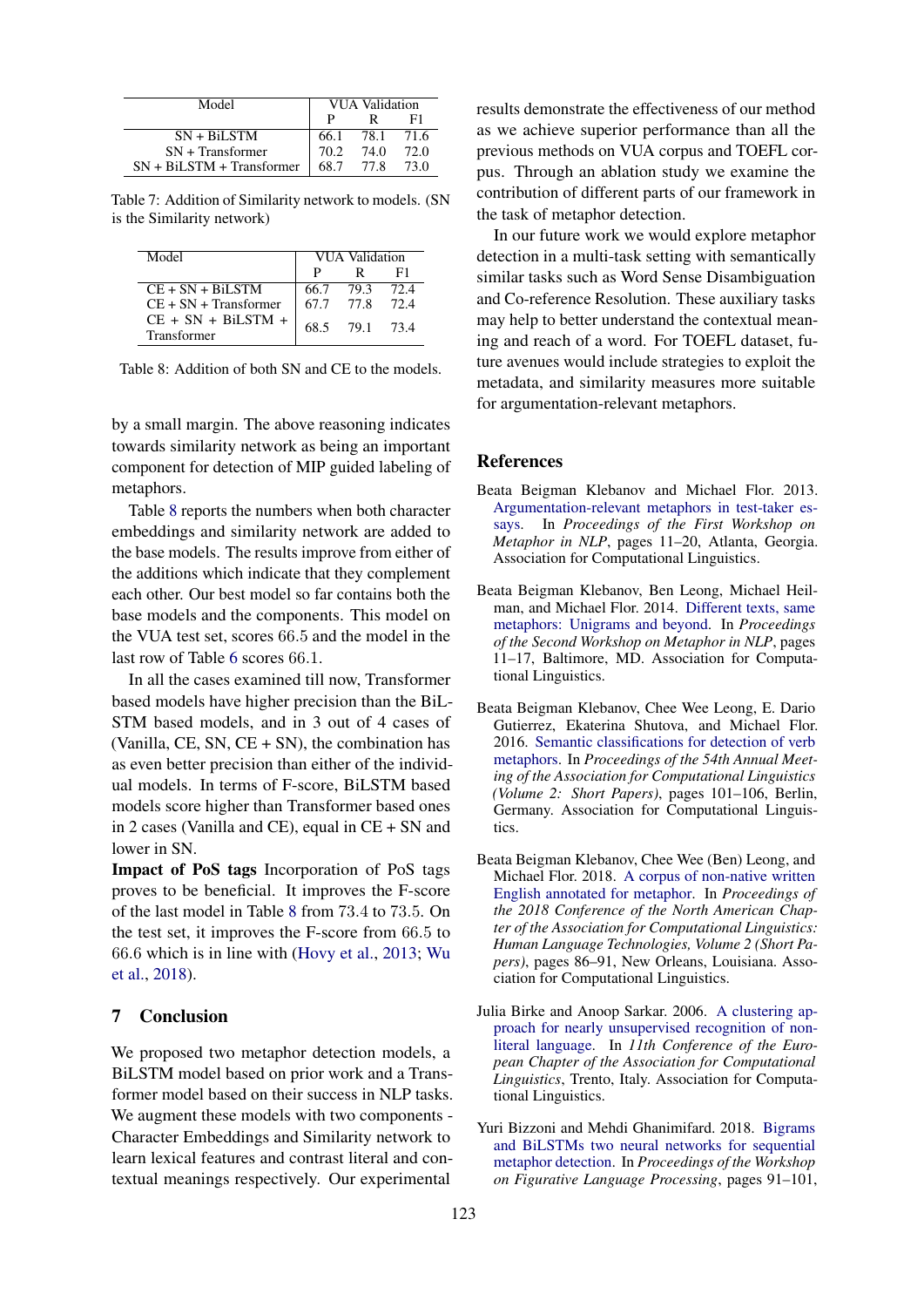New Orleans, Louisiana. Association for Computational Linguistics.

- <span id="page-8-11"></span>Jason P.C. Chiu and Eric Nichols. 2016. [Named entity](https://doi.org/10.1162/tacl_a_00104) [recognition with bidirectional LSTM-CNNs.](https://doi.org/10.1162/tacl_a_00104) *Transactions of the Association for Computational Linguistics*, 4:357–370.
- <span id="page-8-12"></span>Jacob Devlin, Ming-Wei Chang, Kenton Lee, and Kristina Toutanova. 2019. [BERT: Pre-training of](https://doi.org/10.18653/v1/N19-1423) [deep bidirectional transformers for language under](https://doi.org/10.18653/v1/N19-1423)[standing.](https://doi.org/10.18653/v1/N19-1423) In *Proceedings of the 2019 Conference of the North American Chapter of the Association for Computational Linguistics: Human Language Technologies, Volume 1 (Long and Short Papers)*, pages 4171–4186, Minneapolis, Minnesota. Association for Computational Linguistics.
- <span id="page-8-5"></span>Ge Gao, Eunsol Choi, Yejin Choi, and Luke Zettlemoyer. 2018. [Neural metaphor detection in context.](https://doi.org/10.18653/v1/D18-1060) In *Proceedings of the 2018 Conference on Empirical Methods in Natural Language Processing*, pages 607–613, Brussels, Belgium. Association for Computational Linguistics.
- <span id="page-8-4"></span>Alex Graves and Jürgen Schmidhuber. 2005. Framewise phoneme classification with bidirectional lstm and other neural network architectures. *Neural networks*, 18(5-6):602–610.
- <span id="page-8-17"></span>Pragglejaz Group. 2007. Mip: A method for identifying metaphorically used words in discourse. *Metaphor and Symbol*, 22(1):1–39.
- <span id="page-8-1"></span>Dirk Hovy, Shashank Srivastava, Sujay Kumar Jauhar, Mrinmaya Sachan, Kartik Goyal, Huying Li, Whitney Sanders, and Eduard Hovy. 2013. Identifying metaphorical word use with tree kernels. In *Proceedings of the First Workshop on Metaphor in NLP*, pages 52–57.
- <span id="page-8-9"></span>Yoon Kim, Yacine Jernite, David Sontag, and Alexander M Rush. 2016. Character-aware neural language models. In *Thirtieth AAAI Conference on Artificial Intelligence*.
- <span id="page-8-19"></span>Diederik P Kingma and Jimmy Ba. 2014. Adam: A method for stochastic optimization. *arXiv preprint arXiv:1412.6980*.
- <span id="page-8-2"></span>Beata Beigman Klebanov, Chee Wee Leong, E Dario Gutierrez, Ekaterina Shutova, and Michael Flor. 2016. Semantic classifications for detection of verb metaphors. In *Proceedings of the 54th Annual Meeting of the Association for Computational Linguistics (Volume 2: Short Papers)*, pages 101–106.
- <span id="page-8-3"></span>Maximilian Köper and Sabine Schulte im Walde. 2017. [Improving verb metaphor detection by propagating](https://doi.org/10.18653/v1/W17-1903) [abstractness to words, phrases and individual senses.](https://doi.org/10.18653/v1/W17-1903) In *Proceedings of the 1st Workshop on Sense, Concept and Entity Representations and their Applications*, pages 24–30, Valencia, Spain. Association for Computational Linguistics.
- <span id="page-8-0"></span>George Lakoff and Mark Johnson. 1980. Metaphors we live by. *Chicago, IL: University of Chicago*.
- <span id="page-8-13"></span>Chee Wee (Ben) Leong, Beata Beigman Klebanov, and Ekaterina Shutova. 2018. [A report on the 2018 VUA](https://doi.org/10.18653/v1/W18-0907) [metaphor detection shared task.](https://doi.org/10.18653/v1/W18-0907) In *Proceedings of the Workshop on Figurative Language Processing*, pages 56–66, New Orleans, Louisiana. Association for Computational Linguistics.
- <span id="page-8-10"></span>Xuezhe Ma and Eduard Hovy. 2016. [End-to-end](https://doi.org/10.18653/v1/P16-1101) [sequence labeling via bi-directional LSTM-CNNs-](https://doi.org/10.18653/v1/P16-1101)[CRF.](https://doi.org/10.18653/v1/P16-1101) In *Proceedings of the 54th Annual Meeting of the Association for Computational Linguistics (Volume 1: Long Papers)*, pages 1064–1074, Berlin, Germany. Association for Computational Linguistics.
- <span id="page-8-14"></span>Rui Mao, Chenghua Lin, and Frank Guerin. 2018. [Word embedding and WordNet based metaphor iden](https://doi.org/10.18653/v1/P18-1113)[tification and interpretation.](https://doi.org/10.18653/v1/P18-1113) In *Proceedings of the 56th Annual Meeting of the Association for Computational Linguistics (Volume 1: Long Papers)*, pages 1222–1231, Melbourne, Australia. Association for Computational Linguistics.
- <span id="page-8-6"></span>Rui Mao, Chenghua Lin, and Frank Guerin. 2019. [End](https://doi.org/10.18653/v1/P19-1378)[to-end sequential metaphor identification inspired by](https://doi.org/10.18653/v1/P19-1378) [linguistic theories.](https://doi.org/10.18653/v1/P19-1378) In *Proceedings of the 57th Annual Meeting of the Association for Computational Linguistics*, pages 3888–3898, Florence, Italy. Association for Computational Linguistics.
- <span id="page-8-16"></span>Tomas Mikolov, Ilya Sutskever, Kai Chen, Greg S Corrado, and Jeff Dean. 2013. Distributed representations of words and phrases and their compositionality. In *Advances in neural information processing systems*, pages 3111–3119.
- <span id="page-8-15"></span>Saif Mohammad, Ekaterina Shutova, and Peter Turney. 2016. Metaphor as a medium for emotion: An empirical study. In *Proceedings of the Fifth Joint Conference on Lexical and Computational Semantics*, pages 23–33.
- <span id="page-8-7"></span>Jeffrey Pennington, Richard Socher, and Christopher Manning. 2014. [Glove: Global vectors for word rep](https://doi.org/10.3115/v1/D14-1162)[resentation.](https://doi.org/10.3115/v1/D14-1162) In *Proceedings of the 2014 Conference on Empirical Methods in Natural Language Processing (EMNLP)*, pages 1532–1543, Doha, Qatar. Association for Computational Linguistics.
- <span id="page-8-8"></span>Matthew Peters, Mark Neumann, Mohit Iyyer, Matt Gardner, Christopher Clark, Kenton Lee, and Luke Zettlemoyer. 2018. [Deep contextualized word rep](https://doi.org/10.18653/v1/N18-1202)[resentations.](https://doi.org/10.18653/v1/N18-1202) In *Proceedings of the 2018 Conference of the North American Chapter of the Association for Computational Linguistics: Human Language Technologies, Volume 1 (Long Papers)*, pages 2227–2237, New Orleans, Louisiana. Association for Computational Linguistics.
- <span id="page-8-18"></span>Alec Radford, Jeffrey Wu, Rewon Child, David Luan, Dario Amodei, and Ilya Sutskever. 2019. Language models are unsupervised multitask learners. *OpenAI Blog*, 1(8):9.